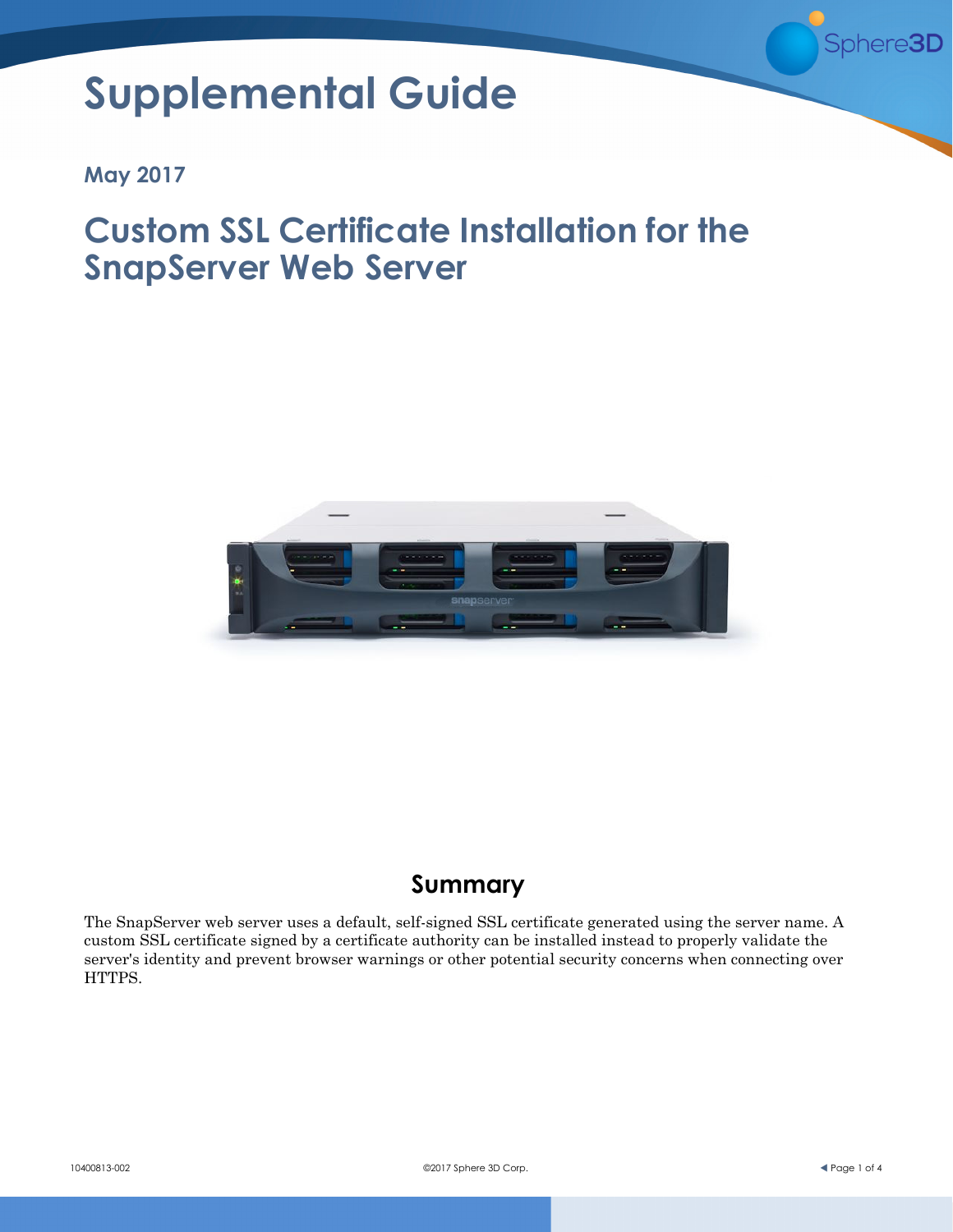#### **Prerequisites**

The following must be satisfied before installing a custom SSL certificate to a SnapServer.

- **•** The SnapServer "**tomcat.init**" startup script supporting custom SSL certificates must be downloaded from Overland Storage.
- **•** The SSL certificate must be issued for either a fully-qualified domain name (FQDN), for example, **snap1234567.example.com**, or a wildcard domain, for example, **\*.example.com**.
	- **•** If the certificate is issued for an FQDN, the certificate's hostname must match the server name of the SnapServer.

For example, if the certificate is for **snap123456.example.com**, the server name must be **snap123456**.

**•** If the certificate is issued for either an FQDN or wildcard domain, the certificate's DNS domain must match the server's DNS domain.

For example, if the certificate is for **\*.example.com**, the server's DNS domain must be **example.com**.

- NOTE: The server's DNS Domain Name is set by DHCP or by the first DNS Domain Name defined in the TCP/IP Port Properties page. The server's FQDN can be viewed with the "**hostname -f**" command in a Linux shell in an SSH session as described in the [Installation Procedure](#page-2-0).
- **•** The x509 SSL certificate, the private key used to submit the certificate request, and any required intermediate certificates must be in text files in the PEM format. These may be provided by the issuer in various formats and must be converted to PEM before starting this procedure.

NOTE: Certificate PEM files contain one or more sections starting with "**-----BEGIN CERTIFICATE-----**" and ending with "**-----END CERTIFICATE-----**". Private key PEM files contain one section starting with "**-----BEGIN <***encryption\_type***> PRIVATE KEY-----**" and ending with "**-----END <***encryption\_type***> PRIVATE KEY-----**".

**•** An SSH client supporting SSH v2 must be installed on a remote workstation.

## **Important Considerations**

The following must be taken into consideration when installing a custom SSL certificate to a SnapServer:

- **•** If the SSL certificate is based on the server's FQDN, changing the server name causes the server to revert to a default self-signed certificate. Wildcard certificates are recommended.
- **•** Changing the DNS Domain Name causes the server to revert to a default self-signed certificate. This can occur from either TCP/IP configuration, change of Windows Domain membership status, or a change in the DNS Domain Name setting assigned by the DHCP.
- **•** Changing the SSLv3 enable/disable state (via the Snap CLI "**sslv3 set**" command) causes the server to revert to a default self-signed certificate.
- **•** If connecting to the server over HTTPS by using either an IP address, a short hostname (without domain), or any name that doesn't match the certificate, browsers will still warn about an untrusted SSL certificate after a custom SSL certificate is installed.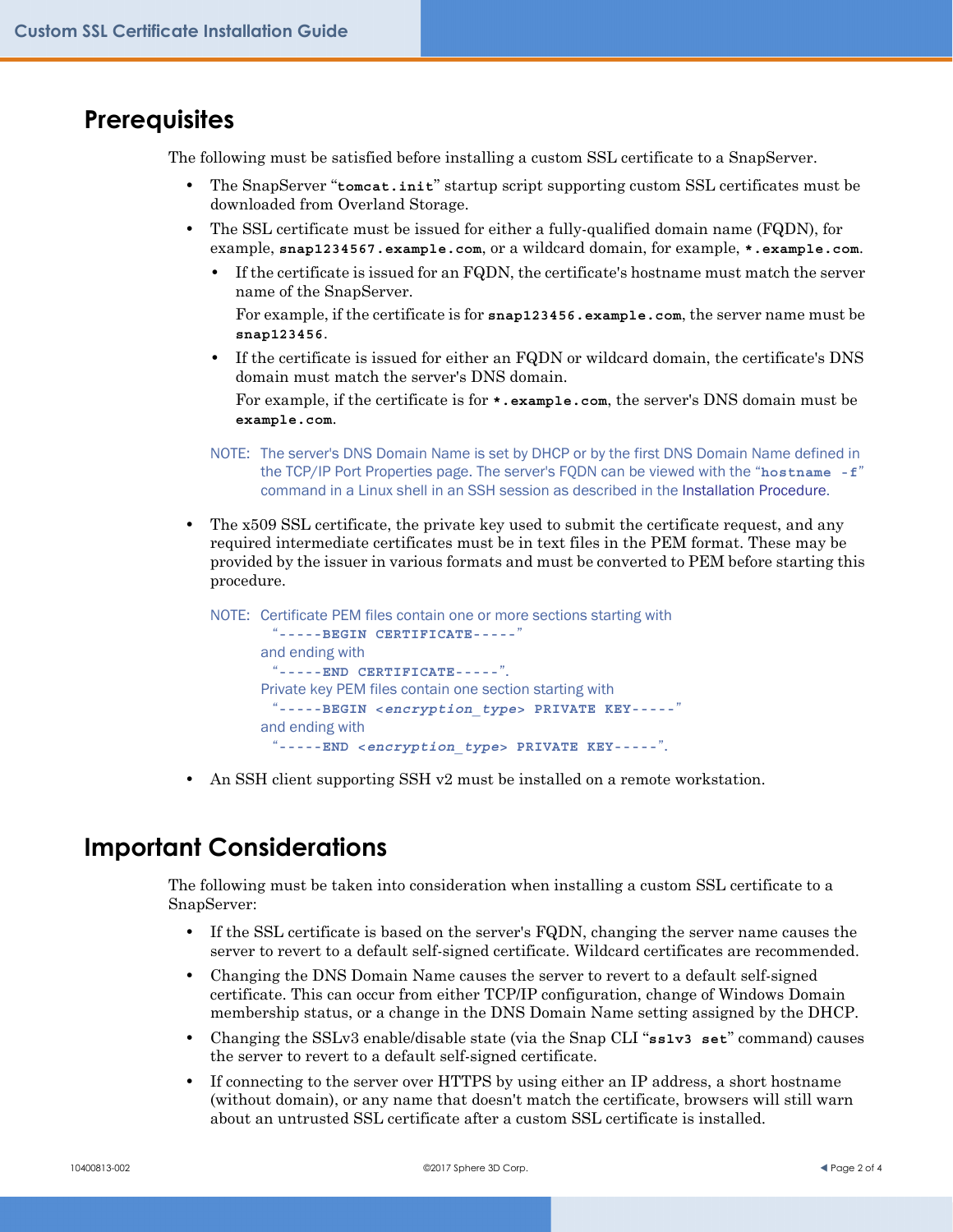#### <span id="page-2-0"></span>**Installation Procedure**

Complete the following procedure to install a custom SSL certificate to the SnapServer web server.

- **1.** Copy the certificate PEM files and the Overland "tomcat.init" web server startup script into a directory in a share on the SnapServer, for example, **\\snap123456\SHARE1\ssl**.
- **2.** Connect to the server over SSH and login as "**admin**" (Administrator) to load the Snap CLI.
- **3.** Enter "**osshell**" to launch a standard Linux shell.
- **4.** Change to the root user by entering "**su -**" and providing the password for the Administrator.
- **5.** Change to the directory containing the PEM files. For example, **cd /shares/SHARE1/ssl**.
- **6.** Confirm that the SnapServer FQDN (**snap123456.example.com**) is consistent with either the FQDN of the certificate or the domain of the certificate.

Run "**hostname -f**" to obtain the server's FQDN.

<span id="page-2-1"></span>**7.** If multiple certificates were provided by the issuer, combine the PEM files in to a single **sslcerts.pem** file using the "**cat**" command. In the following example of the command, all certificate PEM files are listed before the "**>**" and **do not** include the private key PEM file:

**cat** *x509cert.pem intermediatecert.pem* **> sslcerts.pem**

**8.** Generate a pkcs12 keystore (**keystore.p12**) from the single certificate PEM file. As shown in the following command, substitute the name of your private key PEM file for <*private\_key.pem*>:

```
openssl pkcs12 -export -in sslcerts.pem -inkey <private_key.pem> -name \ 
tomcat -out keystore.p12 -passout pass:changeit
```
NOTE: If your issuer provided only a single certificate file and you skipped [Step 7,](#page-2-1) substitute its filename for **sslcerts.pem** above.

- **9.** Generate a Java KeyStore (**keystore.jks**) from the pkcs12 keystore (**keystore.p12**): **keytool -importkeystore -srckeystore keystore.p12 -srcstoretype pkcs12 \ -destkeystore keystore.jks -deststoretype JKS -srcstorepass changeit \ -deststorepass changeit**
- **10.** Use this command to verify all certificates are contained in **keystore.jks** located under the alias **tomcat**:

**keytool -list -v -keystore keystore.jks -storepass changeit**

**11.** Back up the SnapServer's keystore:

**cp /etc/.keystore /etc/.keystore.bak**

- **12.** Replace the SnapServer's default Java KeyStore with the new Java KeyStore: **cp keystore.jks /etc/.keystore**
- **13.** Back up the SnapServer's **tomcat** startup script:

**cp /etc/init.d/tomcat /etc/init.d/tomcat.bak**

- **14.** Ensure the new tomcat startup script is executable: **chmod +x /etc/init.d/tomcat**
- **15.** Install the **tomcat** startup script you downloaded that supports custom SSL certificates: **cp tomcat.init /etc/init.d/tomcat**